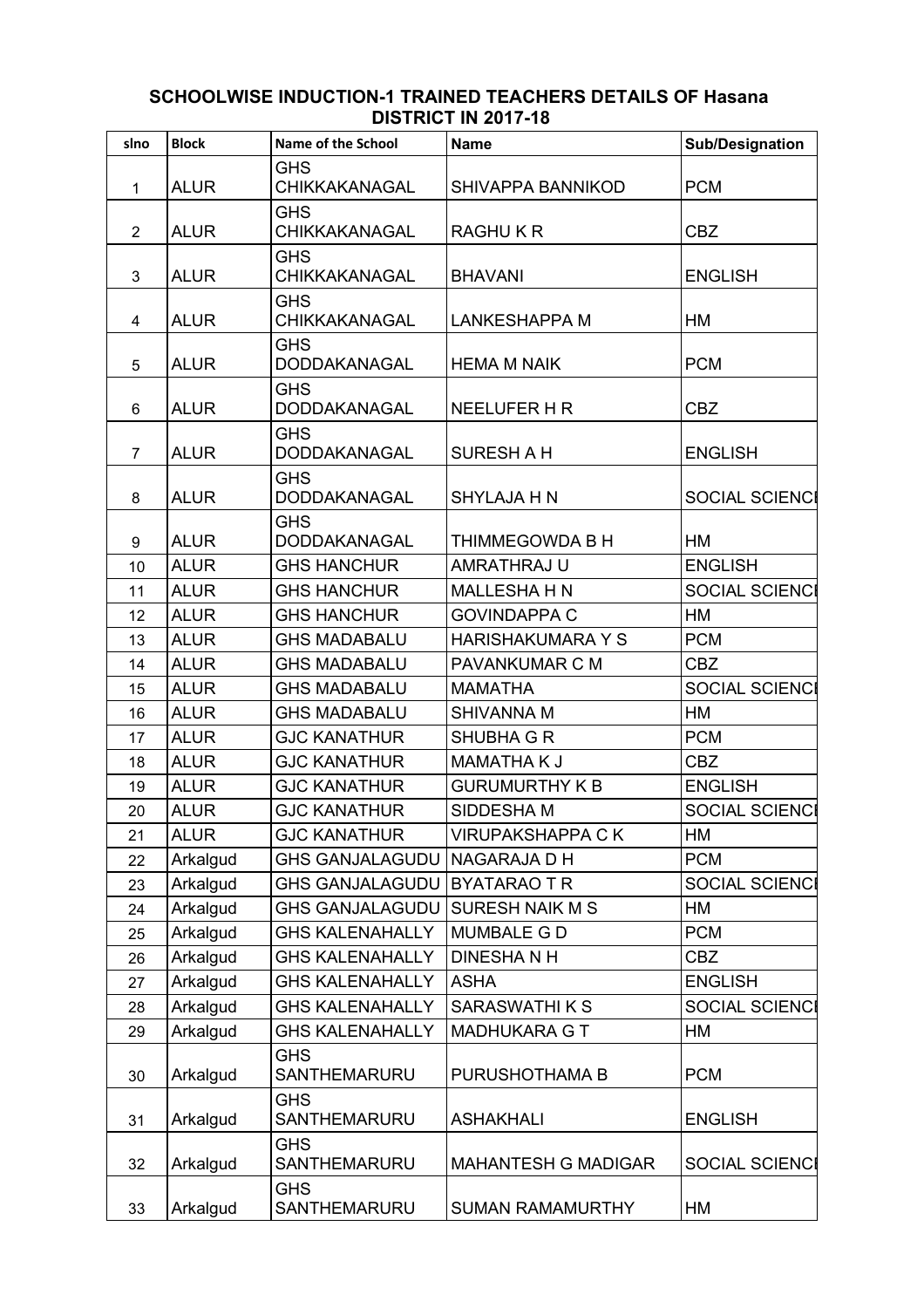| 34 | Arkalgud        | <b>GJC SIDDAPURA</b><br><b>GATE</b>    | <b>DINESH P S</b>             | <b>PCM</b>            |
|----|-----------------|----------------------------------------|-------------------------------|-----------------------|
|    |                 | <b>GJC SIDDAPURA</b>                   |                               |                       |
| 35 | Arkalgud        | <b>GATE</b>                            | RAVIKUMARA B PALYA            | <b>CBZ</b>            |
|    |                 | <b>GJC SIDDAPURA</b>                   |                               |                       |
| 36 | Arkalgud        | <b>GATE</b>                            | <b>LOKANATHA</b>              | <b>HM</b>             |
| 37 | <b>ARSIKERE</b> | <b>GHS BAGESHPURA</b>                  | <b>JYOTHI</b>                 | <b>PCM</b>            |
| 38 | <b>ARSIKERE</b> | <b>GHS BAGESHPURA</b>                  | PUSHPAVATHI K S               | <b>PCM</b>            |
| 39 | <b>ARSIKERE</b> | <b>GHS BAGESHPURA</b>                  | <b>MAHANTESH CHITTARAGI</b>   | <b>ENGLISH</b>        |
| 40 | <b>ARSIKERE</b> | <b>GHS BAGESHPURA</b>                  | SHOBHAKC                      | <b>SOCIAL SCIENCI</b> |
| 41 | <b>ARSIKERE</b> | <b>GHS BAGESHPURA</b>                  | <b>SHABANA AKTHAR B</b>       | HM                    |
| 42 | <b>ARSIKERE</b> | <b>GHS BALENAHALLI</b>                 | <b>CHANDRACHARI</b>           | <b>PCM</b>            |
| 43 | <b>ARSIKERE</b> | <b>GHS BALENAHALLI</b>                 | DHARMENDRA Y N                | <b>CBZ</b>            |
| 44 | <b>ARSIKERE</b> | <b>GHS BALENAHALLI</b>                 | <b>SUMALATHA C R</b>          | <b>SOCIAL SCIENCI</b> |
| 45 | <b>ARSIKERE</b> | <b>GHS BALENAHALLI</b>                 | <b>PUTTASWAMY</b>             | <b>SOCIAL SCIENCI</b> |
| 46 | <b>ARSIKERE</b> | <b>GHS BALENAHALLI</b>                 | <b>SAVITHRAMMA</b>            | <b>HM</b>             |
|    |                 | <b>GHS</b>                             |                               |                       |
| 47 | <b>ARSIKERE</b> | <b>CHAGACHGERE</b>                     | <b>PARAMESWARA</b>            | <b>CBZ</b>            |
| 48 | <b>ARSIKERE</b> | <b>GHS</b><br><b>CHAGACHGERE</b>       | <b>VRISHABENDRA MURTHY</b>    | <b>ENGLISH</b>        |
|    |                 | <b>GHS</b>                             |                               |                       |
| 49 | <b>ARSIKERE</b> | <b>CHAGACHGERE</b>                     | <b>LAKSHMANEGOWDA S R</b>     | <b>SOCIAL SCIENCI</b> |
|    | <b>ARSIKERE</b> | <b>GHS</b><br><b>CHAGACHGERE</b>       | <b>CHIKKEGOWDA C N</b>        | НM                    |
| 50 |                 | <b>GHS GANDASI HAND</b>                |                               |                       |
| 51 | <b>ARSIKERE</b> | <b>POST</b>                            | <b>LINGARAJU M</b>            | <b>PCM</b>            |
| 52 | <b>ARSIKERE</b> | <b>GHS GANDASI HAND</b><br><b>POST</b> | <b>SHYLAJA A S</b>            | <b>CBZ</b>            |
|    |                 | <b>GHS GANDASI HAND</b>                |                               |                       |
| 53 | <b>ARSIKERE</b> | <b>POST</b>                            | <b>JAYAKUMARA N K</b>         | <b>ENGLISH</b>        |
| 54 | <b>ARSIKERE</b> | <b>GHS KALYADI</b>                     | PRAKASHA B B                  | <b>PCM</b>            |
| 55 | <b>ARSIKERE</b> | <b>GHS KALYADI</b>                     | RAVIKUMAR H D                 | <b>ENGLISH</b>        |
| 56 | <b>ARSIKERE</b> | <b>GHS KALYADI</b>                     | <b>CHANDRASHEKARA T</b>       | <b>SOCIAL SCIENCI</b> |
| 57 | <b>ARSIKERE</b> | <b>GHS KALYADI</b>                     | KCMTALP@GMAIL COM             | <b>OTHER</b>          |
| 58 | <b>ARSIKERE</b> | <b>GHS KALYADI</b>                     | MALLIKARJUNAPPA K C           | НM                    |
| 59 | <b>ARSIKERE</b> | <b>GHS MUDDUDI</b>                     | RIYAZ AHMED D P               | <b>PCM</b>            |
| 60 | <b>ARSIKERE</b> | <b>GHS MUDDUDI</b>                     | <b>LOKESHADS</b>              | <b>ENGLISH</b>        |
| 61 | <b>ARSIKERE</b> | <b>GHS MUDDUDI</b>                     | HANUMANTHAPPA K N             | SOCIAL SCIENCI        |
| 62 | <b>ARSIKERE</b> | <b>GHS MUDDUDI</b>                     | <b>ANURADHATG</b>             | HM                    |
| 63 | <b>ARSIKERE</b> | <b>GHS MURUNDI</b>                     | <b>JAGADISHA SK</b>           | <b>PCM</b>            |
| 64 | <b>ARSIKERE</b> | <b>GHS MURUNDI</b>                     | ROOPA G B                     | <b>CBZ</b>            |
| 65 | <b>ARSIKERE</b> | <b>GHS MURUNDI</b>                     | <b>KATHYAYINI K P</b>         | <b>ENGLISH</b>        |
| 66 | <b>ARSIKERE</b> | <b>GHS MURUNDI</b>                     | <b>LILLY DIANA</b>            | HM                    |
| 67 | <b>BELUR</b>    | <b>GHS, HANIKE</b>                     | <b>MANJULA T N</b>            | <b>PCM</b>            |
|    |                 |                                        |                               |                       |
| 68 | <b>BELUR</b>    | <b>GHS, HANIKE</b>                     | RAGHAVENDRA S KOLADUR ENGLISH |                       |
| 69 | <b>BELUR</b>    | <b>GHS, HANIKE</b>                     | PUTTALAKSHMAMMA B S           | <b>SOCIAL SCIENCI</b> |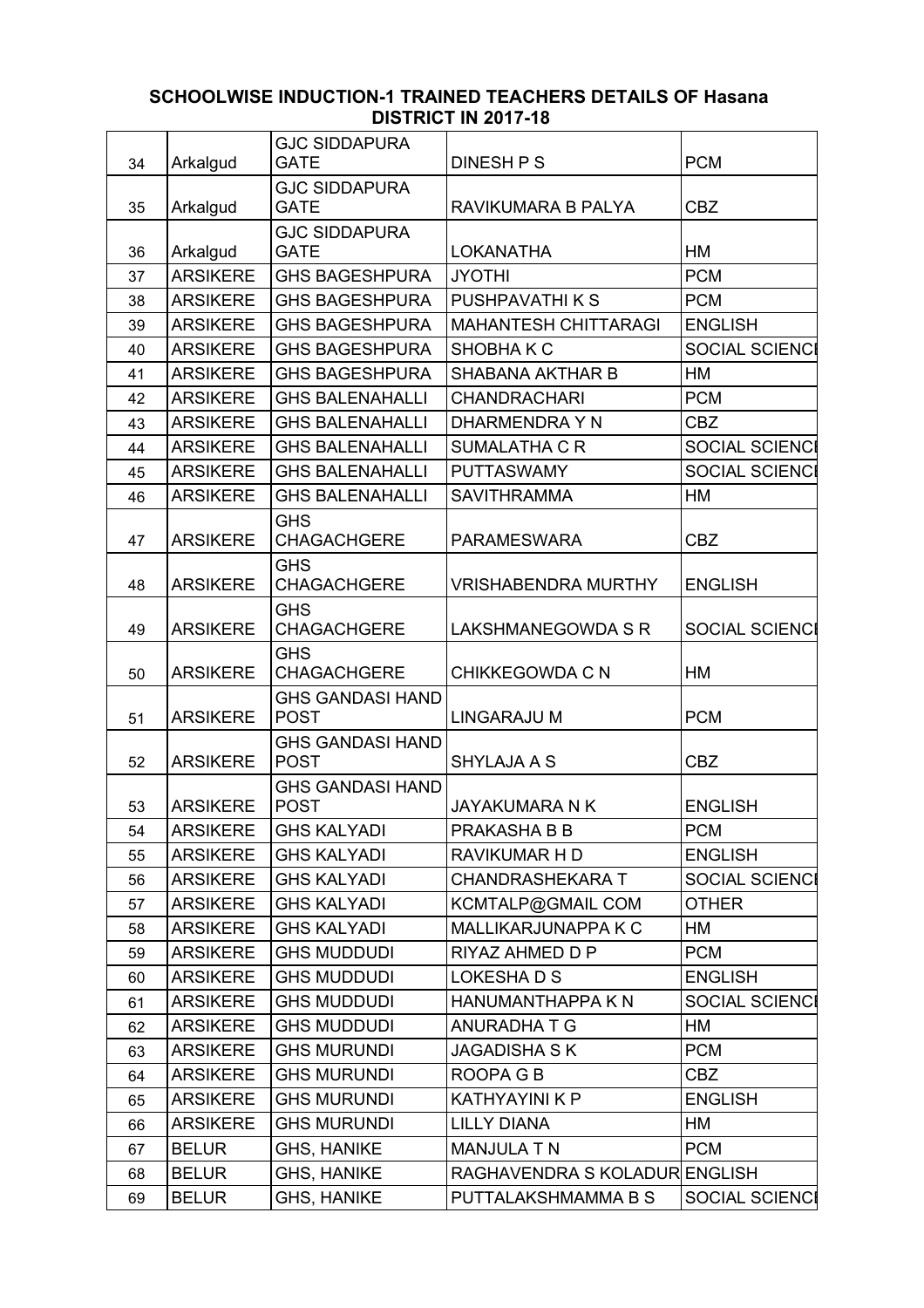| 70  | <b>BELUR</b> | <b>GHS, HANIKE</b>               | SIDDEGOWDA G B           | HM                    |
|-----|--------------|----------------------------------|--------------------------|-----------------------|
| 71  | <b>BELUR</b> | GHS,<br><b>RAJANASIRIYURU</b>    | <b>ANANDA H R</b>        | <b>PCM</b>            |
| 72  | <b>BELUR</b> | GHS.<br><b>RAJANASIRIYURU</b>    | <b>NALINATG</b>          | <b>CBZ</b>            |
| 73  | <b>BELUR</b> | GHS,<br><b>RAJANASIRIYURU</b>    | <b>NAGENDRA N S</b>      | <b>CBZ</b>            |
| 74  | <b>BELUR</b> | GHS,<br><b>RAJANASIRIYURU</b>    | <b>BALALOCHANA G B</b>   | <b>SOCIAL SCIENCI</b> |
| 75  | <b>BELUR</b> | GHS.<br><b>RAJANASIRIYURU</b>    | <b>MAHESHA B</b>         | HM                    |
| 76  | C R Patna    | <b>GHS</b><br><b>DAMMANINGLA</b> | <b>MAMATHA C</b>         | <b>PCM</b>            |
| 77  | C R Patna    | <b>GHS</b><br><b>DAMMANINGLA</b> | POORNIMA N B             | <b>CBZ</b>            |
| 78  | C R Patna    | <b>GHS</b><br><b>DAMMANINGLA</b> | <b>KAVITHA V R</b>       | <b>ENGLISH</b>        |
| 79  | C R Patna    | <b>GHS</b><br><b>DAMMANINGLA</b> | <b>MANJUNATHA M N</b>    | <b>SOCIAL SCIENCI</b> |
| 80  | C R Patna    | <b>GHS</b><br><b>DAMMANINGLA</b> | SOWMYA N M               | НM                    |
| 81  | C R Patna    | <b>GHS DIDGA</b>                 | <b>CHAITRA K R</b>       | <b>PCM</b>            |
| 82  | C R Patna    | <b>GHS DIDGA</b>                 | LAKSHMANEGOWDA C N       | <b>SOCIAL SCIENCI</b> |
| 83  | C R Patna    | <b>GHS DIDGA</b>                 | <b>MOHAN KUMAR</b>       | <b>SOCIAL SCIENCI</b> |
| 84  | C R Patna    | <b>GHS DIDGA</b>                 | <b>NEELISIDDU</b>        | <b>HM</b>             |
| 85  | C R Patna    | <b>GHS GULASINDHA</b>            | RAVINDRA M B             | <b>PCM</b>            |
| 86  | C R Patna    | <b>GHS GULASINDHA</b>            | PADMA <sub>L</sub>       | <b>CBZ</b>            |
| 87  | C R Patna    | <b>GHS GULASINDHA</b>            | <b>DEVARAJA G R</b>      | <b>ENGLISH</b>        |
| 88  | C R Patna    | <b>GHS GULASINDHA</b>            | <b>GAYATHRI R</b>        | <b>SOCIAL SCIENCI</b> |
| 89  | C R Patna    | <b>GHS GULASINDHA</b>            | RADHA B                  | НM                    |
| 90  | C R Patna    | <b>GHS HIRISAVE(</b><br>BOYS)    | <b>ANITA SK</b>          | <b>PCM</b>            |
| 91  | C R Patna    | GHS HIRISAVE(<br>BOYS)           | NIRMALA KUMARI           | <b>ENGLISH</b>        |
| 92  | C R Patna    | <b>GHS HIRISAVE(</b><br>BOYS)    | <b>JYOTHILAKSHMI C S</b> | <b>SOCIAL SCIENCI</b> |
| 93  | C R Patna    | <b>GHS JINNANAHALLI</b>          | <b>THIMMEGOWDA</b>       | <b>PCM</b>            |
| 94  | C R Patna    | <b>GHS JINNANAHALLI</b>          | KISHORI KUMARI K         | CBZ                   |
| 95  | C R Patna    | <b>GHS JINNANAHALLI</b>          | PRABHURAJ J              | НM                    |
| 96  | C R Patna    | <b>GHS KUNDURMUTT</b>            | <b>CHANNABASAPPA D B</b> | <b>PCM</b>            |
| 97  | C R Patna    | <b>GHS KUNDURMUTT</b>            | SHANKARANAYAKA B G       | <b>SOCIAL SCIENCI</b> |
| 98  | C R Patna    | <b>GHS KUNDURMUTT</b>            | <b>RAMACHANDRA</b>       | НM                    |
| 99  | C R Patna    | <b>GHS MATTANAVILE</b>           | LOKESHA J E              | <b>PCM</b>            |
| 100 | C R Patna    | <b>GHS MATTANAVILE</b>           | <b>VARALAKSHMI G</b>     | CBZ                   |
| 101 | C R Patna    | <b>GHS MATTANAVILE</b>           | <b>LOKESHAK</b>          | <b>ENGLISH</b>        |
| 102 | C R Patna    | <b>GHS MATTANAVILE</b>           | <b>ONKARAMMA M</b>       | <b>SOCIAL SCIENCI</b> |
| 103 | C R Patna    | <b>GHS MATTANAVILE</b>           | <b>BHAGYALAKSHMI</b>     | НM                    |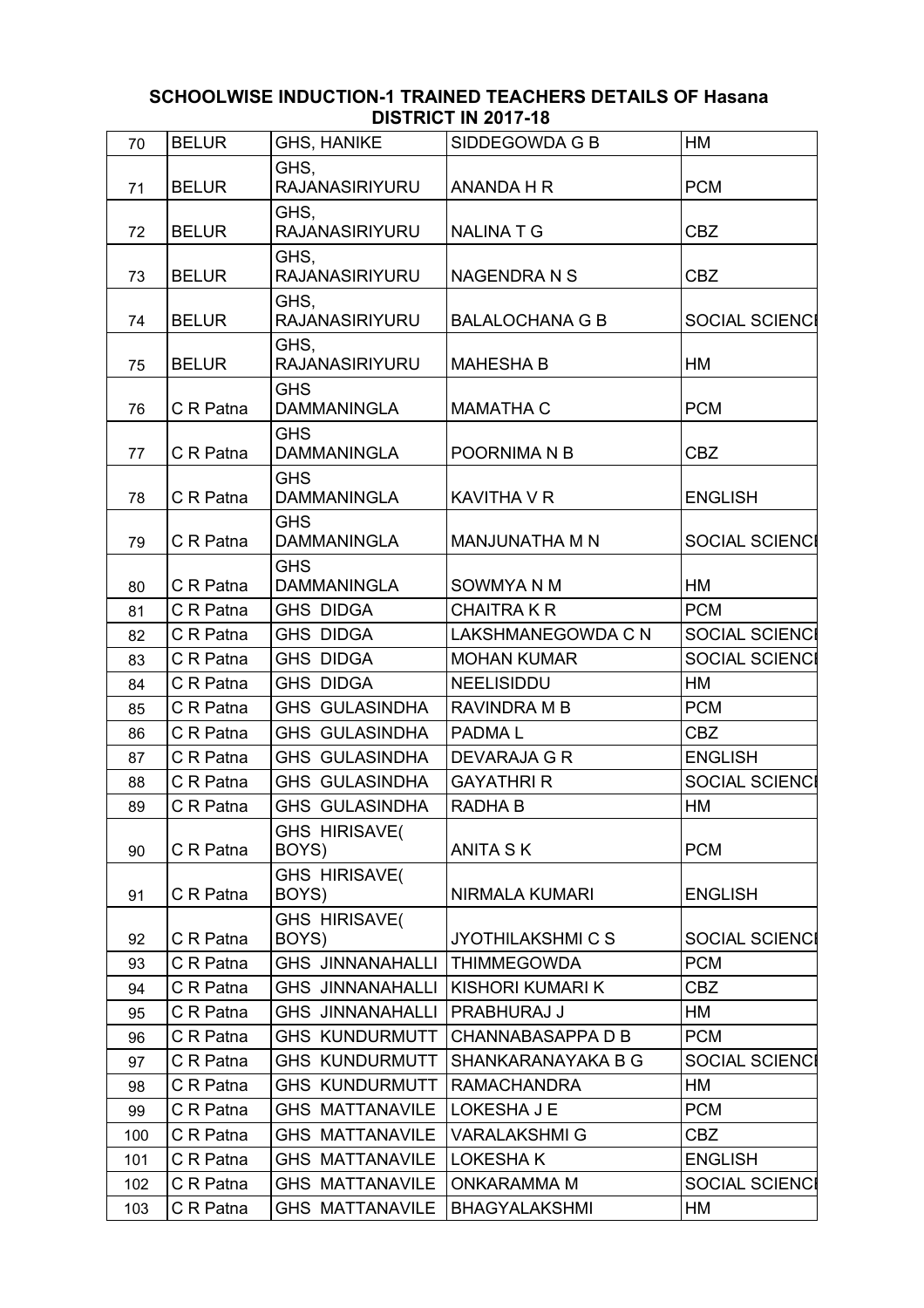| 104 | C R Patna       | <b>GHS NAVILE</b>                                    | <b>ASHOKA KUMAR KT</b>    | <b>PCM</b>            |
|-----|-----------------|------------------------------------------------------|---------------------------|-----------------------|
| 105 | C R Patna       | <b>GHS NAVILE</b>                                    | <b>ABITHAK</b>            | CBZ                   |
| 106 | C R Patna       | <b>GHS NAVILE</b>                                    | PARAMESHWARAIAH K S       | <b>ENGLISH</b>        |
| 107 | C R Patna       | <b>GHS NAVILE</b>                                    | <b>NAGARATHNA B R</b>     | <b>SOCIAL SCIENCI</b> |
| 108 | C R Patna       | <b>GHS NAVILE</b>                                    | SIDDEGOWDA K B            | <b>HM</b>             |
| 109 | H N PURA        | <b>GHS</b><br>ANEKANNAMBADI                          | <b>LOHITHA P</b>          | <b>PCM</b>            |
| 110 | H N PURA        | <b>GHS</b><br><b>ANEKANNAMBADI</b>                   | <b>KUMARA C</b>           | <b>SOCIAL SCIENCI</b> |
| 111 | H N PURA        | <b>GHS</b><br>SANKANAHALLY                           | <b>SHIVAMOORTHI</b>       | <b>PCM</b>            |
| 112 | H N PURA        | <b>GHS</b><br>SANKANAHALLY                           | <b>NAJEEB PASHA G M</b>   | <b>CBZ</b>            |
| 113 | <b>H N PURA</b> | <b>GHS</b><br><b>SANKANAHALLY</b>                    | <b>ASHWINI H R</b>        | <b>ENGLISH</b>        |
| 114 | <b>H N PURA</b> | <b>GHS</b><br>SANKANAHALLY                           | <b>BYRAIAH</b>            | <b>SOCIAL SCIENCI</b> |
| 115 | H N PURA        | <b>GHS</b><br>SANKANAHALLY                           | PUTTANANJAMMANNI          | HM                    |
| 116 | <b>H N PURA</b> | <b>GJC MUDALAHIPPE</b>                               | SUDARSHAN H K             | <b>PCM</b>            |
| 117 | H N PURA        | <b>GJC MUDALAHIPPE</b>                               | <b>HAMSALEKHAK</b>        | <b>CBZ</b>            |
| 118 | <b>H N PURA</b> | <b>GJC MUDALAHIPPE</b>                               | <b>VISHWANATH N</b>       | <b>ENGLISH</b>        |
| 119 | <b>H N PURA</b> | <b>GJC MUDALAHIPPE</b>                               | SANGAPPA RAKKASAGI        | <b>SOCIAL SCIENCI</b> |
| 120 | <b>HASSAN</b>   | <b>GHS ANKAPURA</b><br><b>HASSAN</b>                 | <b>SHUBHA G R</b>         | <b>PCM</b>            |
| 121 | <b>HASSAN</b>   | <b>GHS ANKAPURA</b><br><b>HASSAN</b>                 | <b>GANGADHARA</b>         | <b>CBZ</b>            |
| 122 | <b>HASSAN</b>   | <b>GHS ANKAPURA</b><br><b>HASSAN</b>                 | <b>KANTHA M J</b>         | <b>ENGLISH</b>        |
| 123 | HASSAN          | <b>GHS ANKAPURA</b><br><b>HASSAN</b>                 | <b>SUMAK</b>              | SOCIAL SCIENCI        |
| 124 | <b>HASSAN</b>   | <b>GHS ANKAPURA</b><br><b>HASSAN</b>                 | <b>SARASWATHAMMA</b>      | HM                    |
| 125 | <b>HASSAN</b>   | <b>GHS</b><br><b>BASAVAGHATTA</b>                    | <b>KESHAVA MURTHY S B</b> | <b>PCM</b>            |
| 126 | <b>HASSAN</b>   | <b>GHS</b><br><b>BASAVAGHATTA</b>                    | <b>KRISHNAK</b>           | <b>CBZ</b>            |
| 127 | <b>HASSAN</b>   | <b>GHS</b><br><b>BASAVAGHATTA</b>                    | <b>KAMALAKSHA M D</b>     | <b>ENGLISH</b>        |
| 128 | <b>HASSAN</b>   | <b>GHS</b><br><b>BASAVAGHATTA</b>                    | <b>SUDHAJS</b>            | <b>SOCIAL SCIENCI</b> |
| 129 | <b>HASSAN</b>   | <b>GHS</b><br><b>BASAVAGHATTA</b>                    | <b>HARISH CK</b>          | HM                    |
| 130 | <b>HASSAN</b>   | <b>GHS</b><br><b>CHIKKAKADALURU</b><br><b>HASSAN</b> | VASANTHALAKSHMI           | <b>PCM</b>            |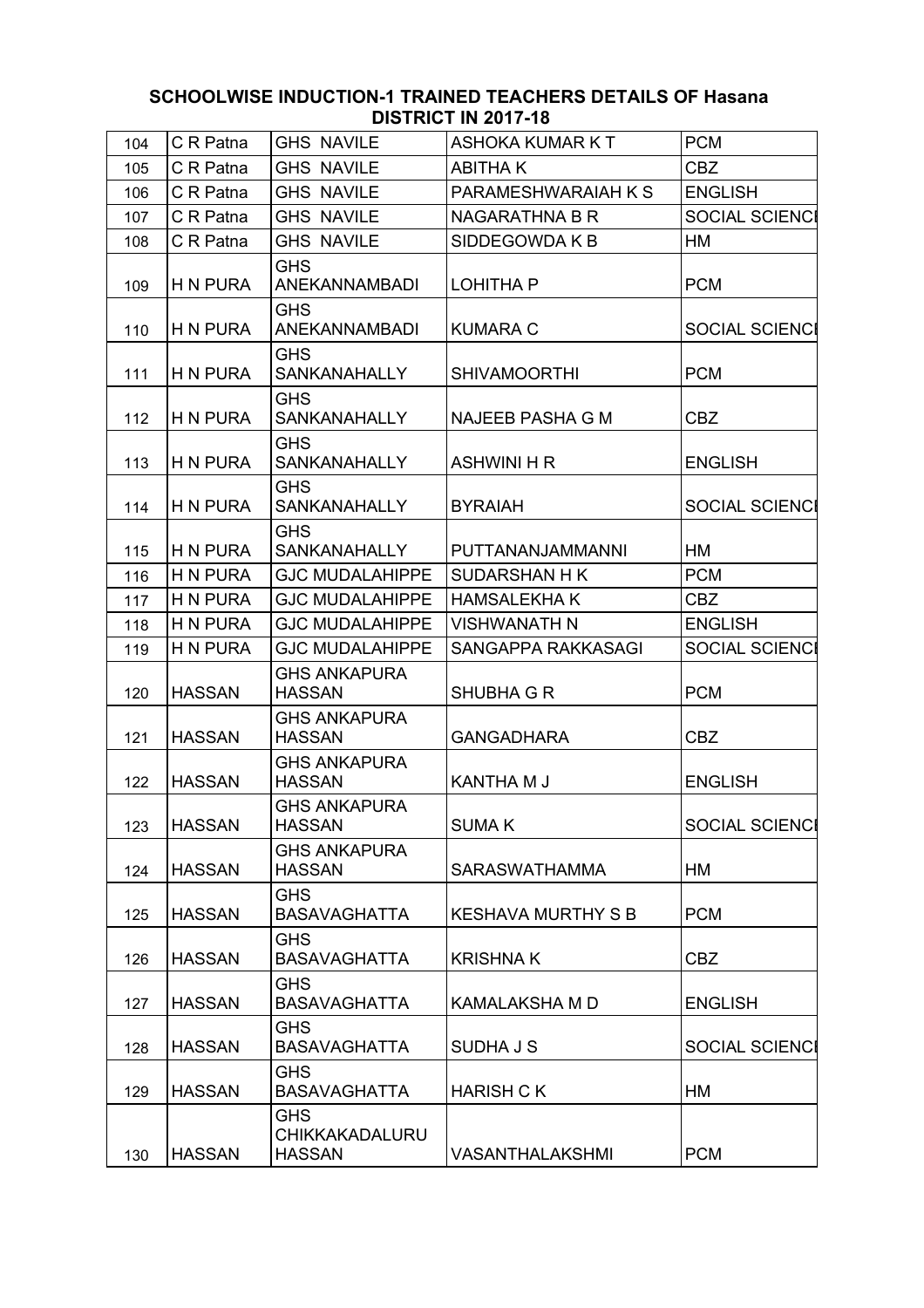|     |               | <b>GHS</b><br><b>CHIKKAKADALURU</b>    |                           |                       |
|-----|---------------|----------------------------------------|---------------------------|-----------------------|
| 131 | <b>HASSAN</b> | <b>HASSAN</b>                          | <b>LAKSHMITG</b>          | <b>CBZ</b>            |
|     |               | <b>GHS</b>                             |                           |                       |
|     |               | <b>CHIKKAKADALURU</b>                  |                           |                       |
| 132 | <b>HASSAN</b> | <b>HASSAN</b>                          | MEENAKSHI D N             | <b>ENGLISH</b>        |
|     |               | <b>GHS</b>                             |                           |                       |
| 133 | <b>HASSAN</b> | <b>CHIKKAKADALURU</b><br><b>HASSAN</b> | PADMAVATHI H L            | SOCIAL SCIENCI        |
|     |               | <b>GHS</b>                             |                           |                       |
|     |               | CHIKKAKADALURU                         |                           |                       |
| 134 | <b>HASSAN</b> | <b>HASSAN</b>                          | <b>SHOBHAHP</b>           | НM                    |
|     |               | <b>GHS</b>                             |                           |                       |
| 135 | <b>HASSAN</b> | <b>DASARAKOPPALU</b>                   | <b>PUSHPA B R</b>         | <b>PCM</b>            |
|     |               | <b>GHS</b>                             |                           |                       |
| 136 | <b>HASSAN</b> | <b>DASARAKOPPALU</b>                   | SABIHA RIZWANA            | <b>CBZ</b>            |
| 137 | <b>HASSAN</b> | <b>GHS</b><br><b>DASARAKOPPALU</b>     | <b>RAGHUVK</b>            | <b>ENGLISH</b>        |
|     |               | <b>GHS</b>                             |                           |                       |
| 138 | <b>HASSAN</b> | <b>DASARAKOPPALU</b>                   | <b>NALINI R</b>           | <b>SOCIAL SCIENCI</b> |
|     |               | <b>GHS</b>                             |                           |                       |
| 139 | <b>HASSAN</b> | <b>DASARAKOPPALU</b>                   | CHANDREGOWDA D H          | HM                    |
| 140 | <b>HASSAN</b> | <b>GHS NITTURU</b>                     | <b>GOWTHAM K R</b>        | <b>PCM</b>            |
| 141 | <b>HASSAN</b> | <b>GHS NITTURU</b>                     | PURUSHOTHAM R             | <b>CBZ</b>            |
| 142 | <b>HASSAN</b> | <b>GHS NITTURU</b>                     | SUMA H C                  | <b>ENGLISH</b>        |
| 143 | <b>HASSAN</b> | <b>GHS NITTURU</b>                     | <b>NAGARATHNA S G</b>     | <b>SOCIAL SCIENCI</b> |
| 144 | <b>HASSAN</b> | <b>GHS NITTURU</b>                     | RATHNAMMA K               | HM                    |
| 145 | <b>HASSAN</b> | <b>GHS POOMAGAME</b>                   | <b>BASAVALINGAPPA T B</b> | <b>PCM</b>            |
| 146 | <b>HASSAN</b> | <b>GHS POOMAGAME</b>                   | <b>DINESH M</b>           | <b>CBZ</b>            |
| 147 | <b>HASSAN</b> | <b>GHS POOMAGAME</b>                   | <b>DANKANACHARI</b>       | <b>ENGLISH</b>        |
| 148 | <b>HASSAN</b> | <b>GHS POOMAGAME</b>                   | <b>VIDYALATHA S S</b>     | <b>SOCIAL SCIENCI</b> |
| 149 | <b>HASSAN</b> | <b>GHS POOMAGAME</b>                   | RANGA SWAMY B V           | HM                    |
| 150 | <b>HASSAN</b> | <b>GHS SEEGE</b>                       | <b>HONNEGOWDA</b>         | <b>PCM</b>            |
| 151 | <b>HASSAN</b> | <b>GHS SEEGE</b>                       | THRIVENI K V              | <b>CBZ</b>            |
| 152 | <b>HASSAN</b> | <b>GHS SEEGE</b>                       | NARASIMHA MURTHY N M      | <b>ENGLISH</b>        |
| 153 | <b>HASSAN</b> | <b>GHS SEEGE</b>                       | CHANNABASAPPA RAKKASA HM  |                       |
| 154 | <b>HASSAN</b> | <b>GJC BOYS</b>                        | LOKESH H V                | <b>PCM</b>            |
| 155 | <b>HASSAN</b> | <b>GJC BOYS</b>                        | <b>HEMALATHA S R</b>      | CBZ                   |
| 156 | <b>HASSAN</b> | <b>GJC BOYS</b>                        | <b>MALLIKARJUNA K S</b>   | <b>ENGLISH</b>        |
| 157 | <b>HASSAN</b> | <b>GJC BOYS</b>                        | <b>MANJUNATHA Y R</b>     | <b>SOCIAL SCIENCI</b> |
| 158 | <b>HASSAN</b> | <b>GJC BOYS</b>                        | PARTHA T M                | HM                    |
| 159 | <b>HASSAN</b> | <b>GJC SANTHEPETE</b>                  | PREMA B C                 | <b>PCM</b>            |
| 160 | <b>HASSAN</b> | <b>GJC SANTHEPETE</b>                  | <b>GIRISHAKR</b>          | CBZ                   |
| 161 | <b>HASSAN</b> | <b>GJC SANTHEPETE</b>                  | ANNAPPA SHETTY            | <b>ENGLISH</b>        |
| 162 | <b>HASSAN</b> | <b>GJC SANTHEPETE</b>                  | SWARNAMMA H L             | <b>SOCIAL SCIENCI</b> |
| 163 |               | SAKALESHA GHS BELAGODU                 | <b>ADARSH M N</b>         | <b>PCM</b>            |
| 164 |               | SAKALESHA GHS BELAGODU                 | <b>VINODA HEGDE</b>       | <b>SOCIAL SCIENCI</b> |